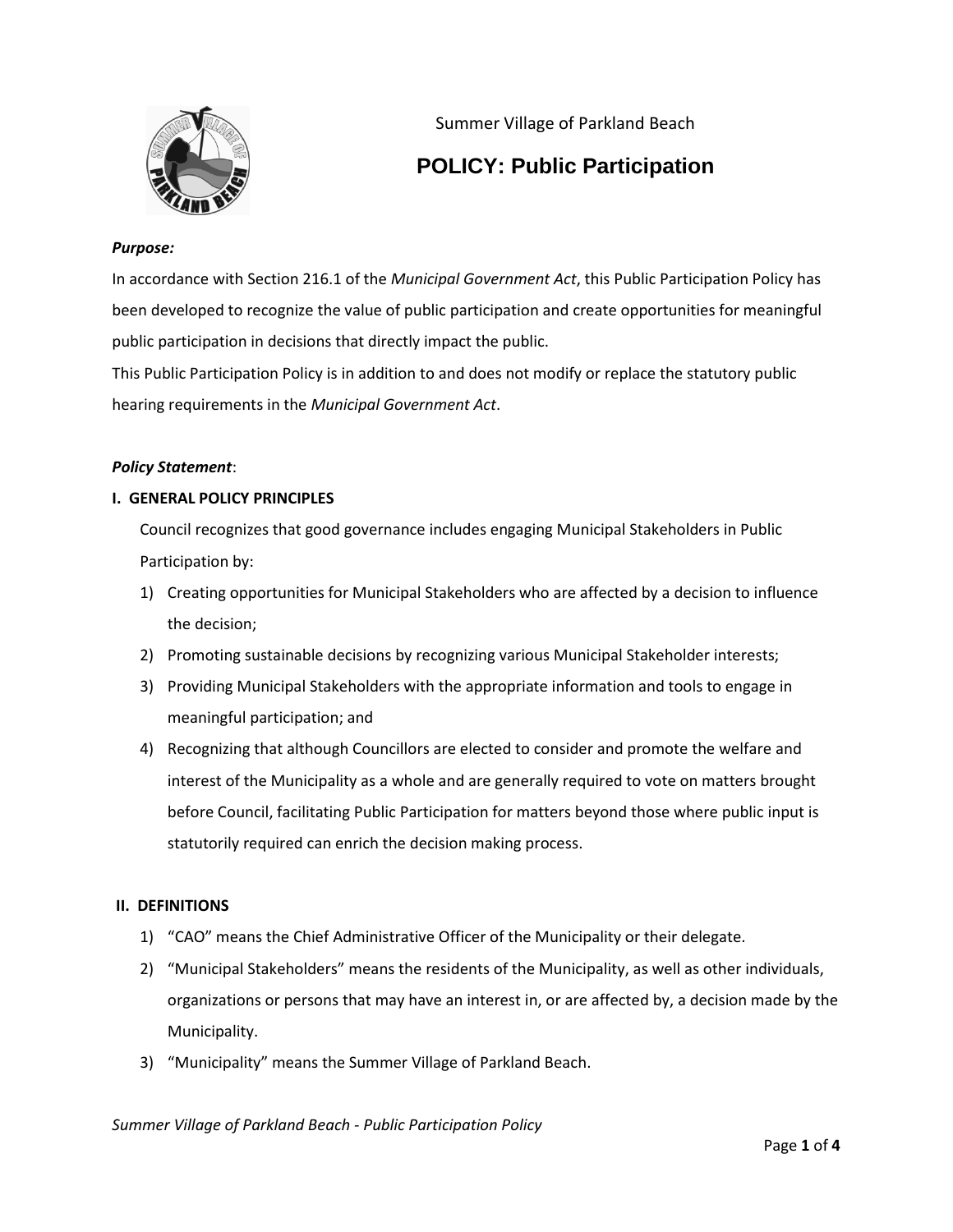- 4) "Public Participation" includes a variety of non-statutory opportunities where Municipal Stakeholders receive information and/or provide input to the Municipality.
- 5) "Public Participation Plan" means a plan which identifies which Public Participation Tools will be used to obtain public input in a particular circumstance.
- 6) "Public Participation Tools" means the tools that may be used, alone or in combination, to create Public Participation opportunities including, but not limited to:
	- a) in-person participation which may include at-the-counter interactions, door knocking, interviews, meetings, round-tables, town halls, open houses and workshops;
	- b) digital participation which may include online workbooks, chat groups, webinars, message boards, discussion forums, and online polls or surveys;
	- c) written participation which may include written submissions, email, and mailing surveys, polls or workbooks; and
	- d) representative participation which may include being appointed to an advisory committee, ad hoc committee or citizen board.

# **III. POLICY RESPONSIBILITIES**

1) Council Responsibilities

Council shall:

- a) review and approve Public Participation Plans developed by the CAO in accordance with this Policy or as directed by Council;
- b) consider input obtained through Public Participation; and
- c) review this Policy to ensure the Policy complies with all relevant legislation, municipal policies and the spirit and intent of Public Participation.
- 2) Administration Responsibilities

The CAO shall:

- a) in accordance with this Policy or as directed by Council, develop Public Participation Plans, for Council approval;
- b) implement approved Public Participation Plans; and
- c) report the findings of Public Participation to Council.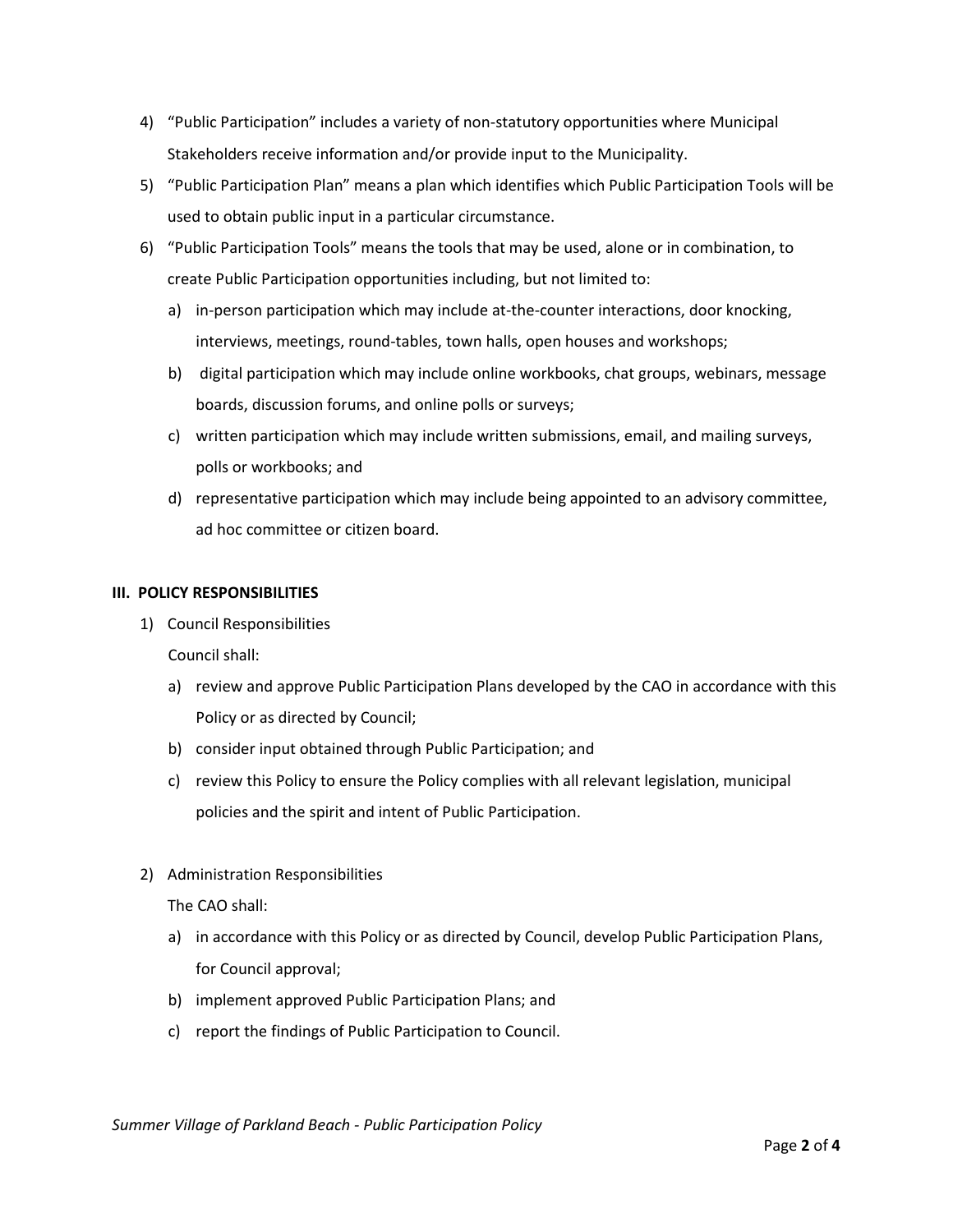# **IV. PUBLIC PARTICIPATION OPPORTUNITIES**

- 1) The CAO shall develop and implement a Public Participation Plan at the direction of Council. Council may request public input when:
	- a) new programs or services are being considered or established;
	- b) existing programs and services are being reviewed;
	- c) identifying Council priorities;
	- d) gathering input or formulating recommendations with respect to the budget;
	- e) gathering input or formulating recommendations with respect to the Municipality's strategic plans or businessplans; or
	- f) gathering input or formulating recommendations with respect to the Municipality's capital plan and/or financial plan.

#### **V. POLICY EXPECTATIONS**

- 1) Legislative and Policy Implications
	- a) All Public Participation will be undertaken in accordance with the *Municipal Government Act*, the *Freedom of Information and Protection of Privacy Act* and any other applicable legislation.
	- b) All Public Participation will be undertaken in accordance with all existing municipal policies.
	- c) This Policy shall be available for public inspection and may be posted to the Municipality's website.
	- d) This Policy will be reviewed at least once every four years.
- 2) Public Participation Standards
	- a) Public Participation activities will be conducted in a professional and respectful manner.
	- b) Municipal Stakeholders who participate in any manner of Public Participation are required to be respectful and constructive in their participation. Municipal Stakeholders who are disrespectful, inappropriate or offensive, as determined by Administration, may be excluded from Public Participation opportunities.
	- c) The results of Public Participation will be made available to Council and Municipal Stakeholders in a timely manner.